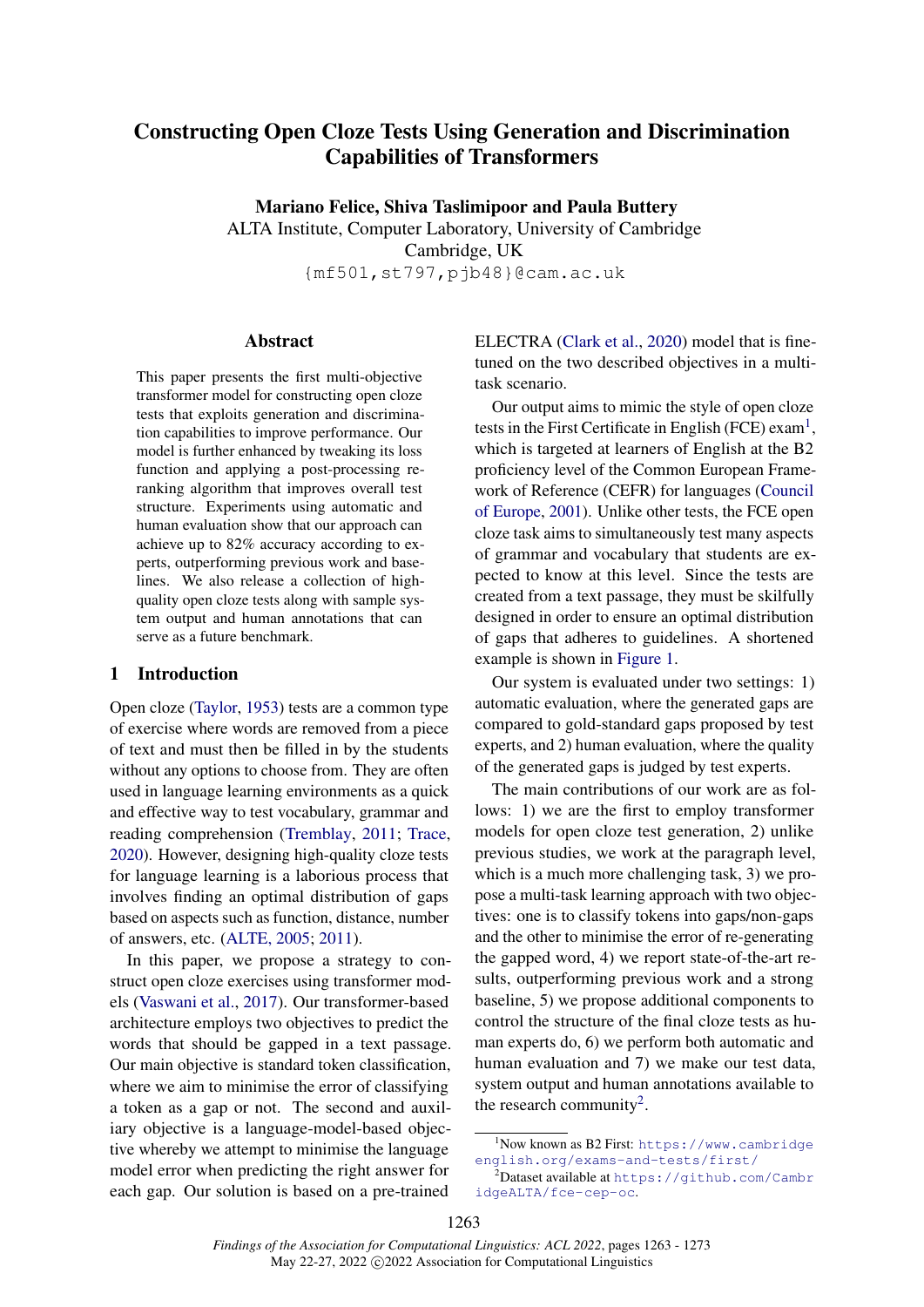#### Motorbike stunt rider

<span id="page-1-0"></span>I work (1) a motorbike stunt rider — that is, I do tricks on my motorbike at shows. The Le Mans race track in France was  $(2)$  I first saw some guys doing motorbike stunts. I'd never seen anyone riding a motorbike using just the back wheel before and I was  $(3)$  impressed I went straight home and taught  $(4)$  to do the same. impressed I went straight home and taught  $(4)$ 

Figure 1: Sample FCE open cloze test (shortened).

## 2 Related Work

While research into automatic cloze test generation is vast [\(Mostow et al.,](#page-9-6) [2017;](#page-9-6) [Kurdi et al.,](#page-8-2) [2020;](#page-8-2) [Yang et al.,](#page-9-7) [2021\)](#page-9-7), work on open cloze tests for language learning is scarce. [Pino et al.](#page-9-8) [\(2008\)](#page-9-8) generate open cloze questions using sample sentences from a learners' dictionary based on four linguistic criteria: (grammatical) complexity, welldefined context (collocations), grammaticality and length. A later version of their system adds hints for gapped words [\(Pino and Eskenazi,](#page-9-9) [2009\)](#page-9-9). Exercise Maker [\(Malafeev,](#page-8-3) [2014\)](#page-8-3) is a rule-based open source system that attempts to emulate exercises in Cambridge English examinations based on the most frequently tested words. Most of the gaps it proposes were found to be useful and the automated exercises were hard to differentiate from authentic tests.

[Chinkina et al.](#page-8-4) [\(2017\)](#page-8-4) generate open cloze exercises for phrasal verbs by extracting sentences from news articles and generating a pair of questions and answers where the identified particle verbs are gapped. Similarly, [Soonklang et al.](#page-9-10) [\(2017\)](#page-9-10) gap words in sentences according to their part of speech in order to practise articles, prepositions, etc. Finally, [Marrese-Taylor et al.](#page-8-5) [\(2018\)](#page-8-5) use LSTMs to build sequence labelling and classification models that decide where to insert a single gap in a single sentence. Automatic evaluation against goldstandard gaps showed the method was effective.

Other work has focused on creating automated cloze tests by controlling aspects of the proposed gaps so that they correlate with a target proficiency level. [Lee et al.](#page-8-6) [\(2019\)](#page-8-6), for example, manipulate the difficulty of C-tests (open cloze tests with hints, [Grotjahn et al.](#page-8-7) [\(2002\)](#page-8-7)) by varying the position and word length of the gaps. A similar concept is presented by [Settles et al.](#page-9-11) [\(2020\)](#page-9-11) and [McCarthy](#page-8-8) [et al.](#page-8-8) [\(2021\)](#page-8-8), although difficulty is predicted using a machine-learning model that correlates with CEFR levels. In these cases, tests are dynamically adapted to the examinee's proficiency level during the test session. From a different perspective, [Felice and](#page-8-9) [Buttery](#page-8-9) [\(2019\)](#page-8-9) show that controlling gap entropy can be useful for designing open cloze tests at different CEFR levels. The work we present in this paper, however, aims to model the more complex task of predicting a full set of gaps at the paragraph level that comply with design and testing principles and is, to the best of our knowledge, the first to employ and adapt transformer-based models for this task.

System evaluation is also challenging, since there is usually more than one potential word in the text that could constitute a good gap. While previous work often made a choice between automatic [\(Marrese-Taylor et al.,](#page-8-5) [2018\)](#page-8-5) or human evaluation [\(Malafeev,](#page-8-3) [2014;](#page-8-3) [Das and Majumder,](#page-8-10) [2017\)](#page-8-10) for their experiments, we perform both: automatic evaluation to identify the best models during development and human evaluation to measure test quality in the final output.

### 3 Model

We define open cloze generation as the task of predicting a set of tokens that should be gapped in the text. Unlike previous approaches that work at the sentence level, our models work at the paragraph level (i.e. take the full text as input), since we believe the interactions between gaps can only be optimally captured when the text is processed as a whole rather than sentence by sentence.

Given a text passage, we aim to predict the words that should be gapped in order to create a cloze test that would reliably assess student ability. The task is modelled as a supervised sequence tagging problem where each token is classified as being a good potential gap or not. We employ ELECTRA [\(Clark](#page-8-0) [et al.,](#page-8-0) [2020\)](#page-8-0), one of the state-of-the-art pre-trained transformer-based language representation models [\(Wolf et al.,](#page-9-12) [2020\)](#page-9-12). ELECTRA is an extension of BERT [\(Devlin et al.,](#page-8-11) [2019\)](#page-8-11) with a different pretraining task which is a discriminator (rather than a generator) and aims to detect replaced tokens (rather than generating words for the masks). We believe that this discrimination objective makes it more suitable for our token classification task. Moreover, we also exploit ELECTRA's generation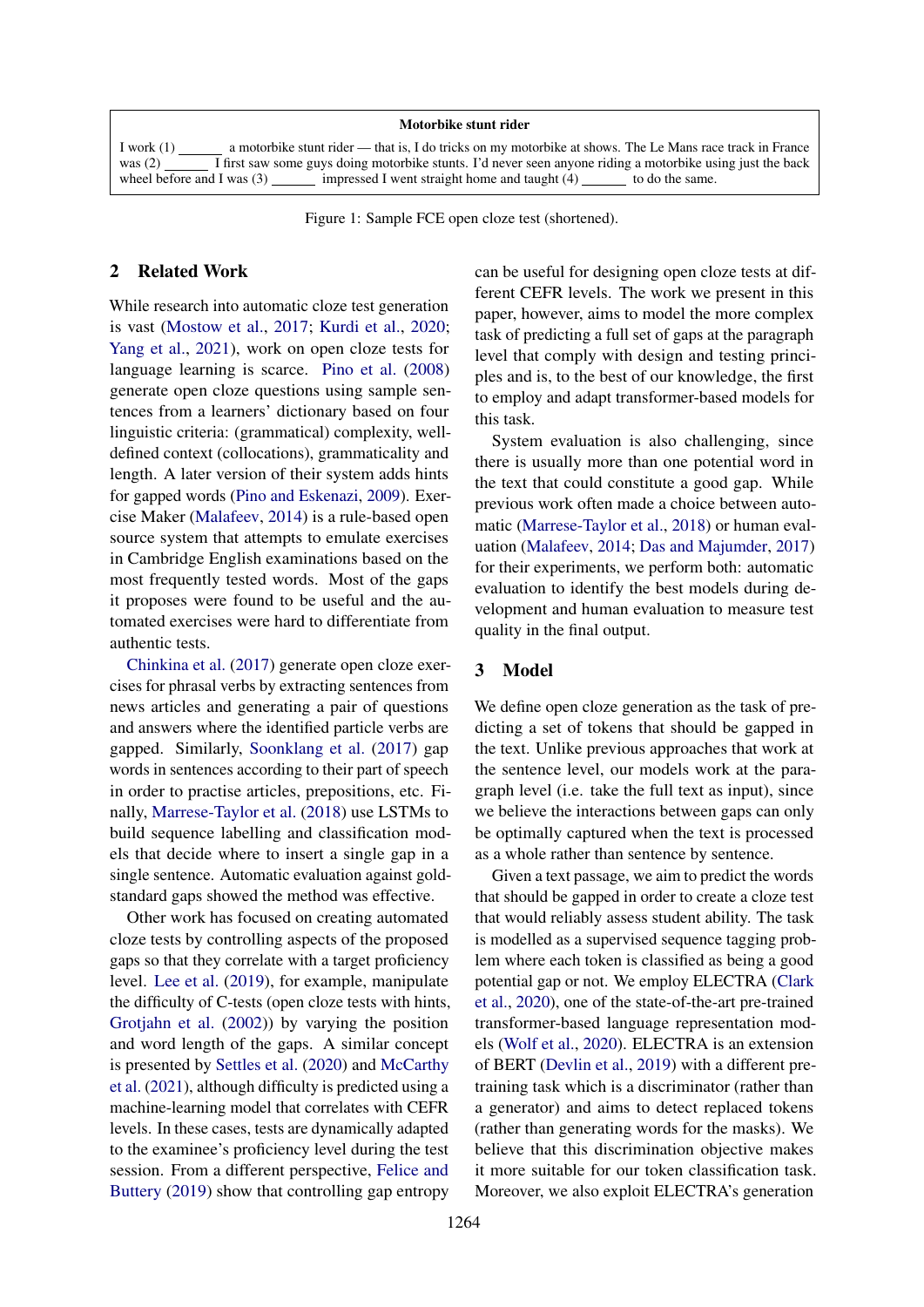capabilities as a language model for estimating the answers to the proposed gaps as an auxiliary task. Hence, to make the most of this pre-trained model, we fine-tune it using two training objectives, as depicted in [Figure 2:](#page-2-0)

- 1 A *token classification objective* which aims to minimise the error of classifying each token as a potential gap or not.
- 2 A *language modelling objective* that aims to minimise the negative log-likelihood of regenerating the words that have been gapped.

The first objective is typical of any standard token classification model and constitutes our key task. In particular, we use ELECTRA's discriminator head with softmax to tag each word in the input sequence as a 'good' gap or not. All the gaps in our training data are replaced with the first intended target answer and labelled positive, while the remaining tokens are labelled negative  $(\triangle)$ .

The second and auxiliary objective attempts to model our preference for gaps with a restricted number of answers while also ensuring that the original word can be guessed from the context. This is to avoid generating gaps that are too 'open' and therefore ineffective, such as a gap that accepts any noun or adjective. Specifically, we mask the words in the positions that are predicted as gaps by the discriminator and use ELECTRA's generative head to generate the expected words in the blanks  $(B).$ 

While the input layers are shared between the discriminator and the generator model, the two branches of the system leading to the two objectives are fine-tuned in parallel in a multi-task setting.

#### <span id="page-2-3"></span>4 Extensions

Our neural transformer-based sequence tagging model can be very effective at proposing potentially good gaps, but the task becomes more challenging when we expect the output to meet additional requirements such as no repetitions, no gap interdependence, a minimum distance between gaps and a varied selection of lexico-grammatical items. We address these issues using two complementary strategies: a manipulation of the loss function and a post-processing module.

### 4.1 Loss manipulation

In order to spread gaps evenly throughout the text, we modify the token-level loss function of our tagging model by imposing a higher penalty on tokens

<span id="page-2-0"></span>

Figure 2: Architecture of our multi-objective ELECTRA-based system. The model is simultaneously trained on two objectives: 1) token classification and 2) LM prediction of gapped words.

that are in close proximity to a gap. Let  $q$  be the position of a gap in the sequence, then for each token in position i in the proximity of q, i.e.  $|q - i| < D$ , the loss function  $l_i'$  for the token in position i is defined as:

<span id="page-2-2"></span>
$$
l_i' = l_i * \frac{W}{|g - i|}
$$
 (1)

where  $W$  represents the penalty and  $D$  is the maximum distance scope for penalisation.<sup>[3](#page-2-1)</sup> [Equa](#page-2-2)[tion 1](#page-2-2) thus gives more weight to tokens closer to gaps, which results in higher penalisation of their cost functions whenever they are misclassified.

## 4.2 Post-processing

We also employ a post-processing strategy where we replace the gaps that are repeated in the text with better options. We optimise the choice of these alternative gaps by considering the distance between them and the resulting distribution of gaps with different part-of-speech (PoS) tags.

Our post-processing step can be seen as a reranking function. The gap candidates that are originally ranked based on the model's confidence scores change their ranking to match other desirable requirements of a well-structured cloze test. If the selected *n*-best gaps include repetitions, our post-processing algorithm randomly chooses one of them at a time and attempts to replace it with

<span id="page-2-1"></span> $3$ We empirically set the values of constants D and W to 3 and 3.0 respectively.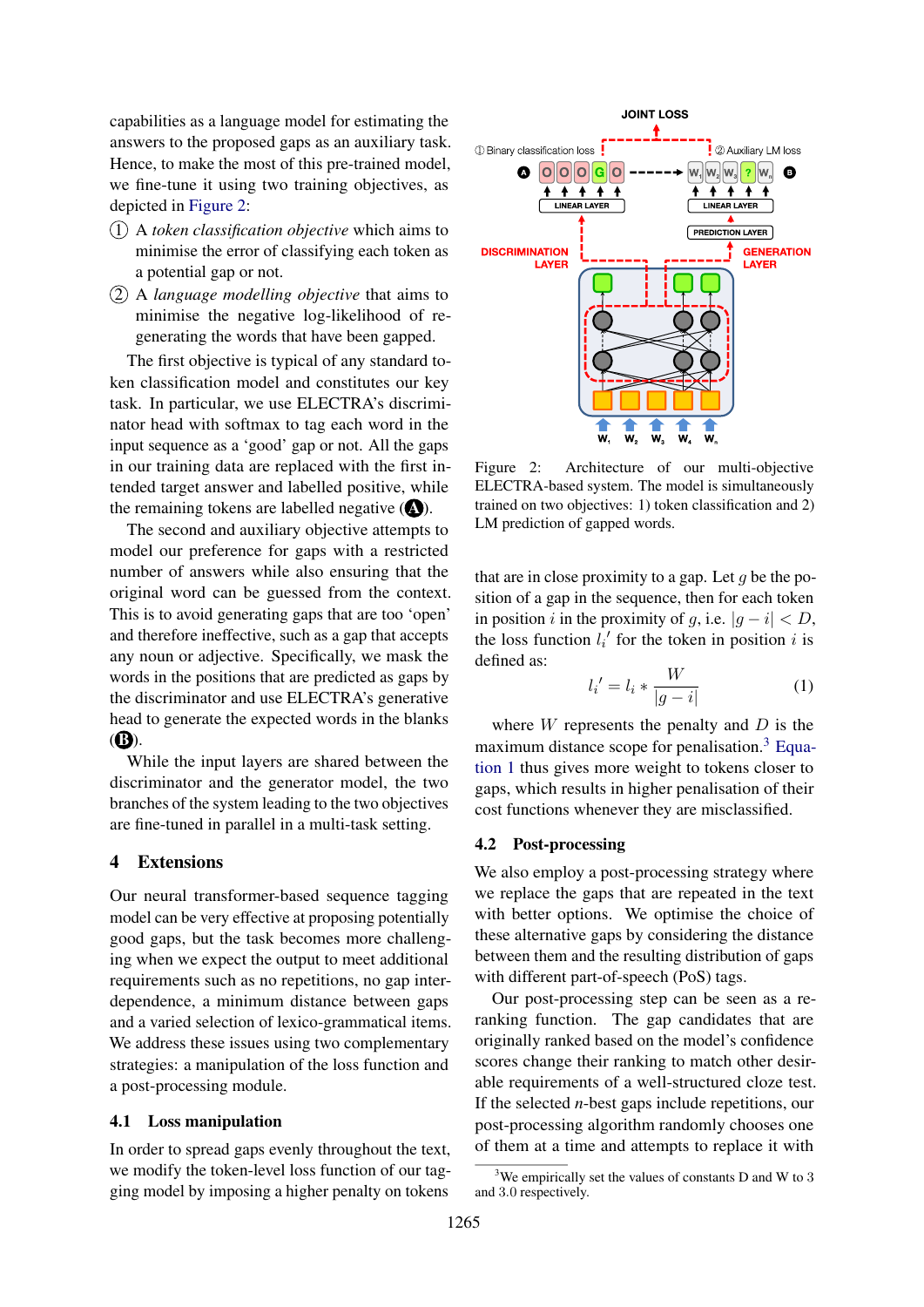a better alternative. An alternative gap is deemed better if 1) its answer is not a repetition of another gapped word, 2) its distance to other selected gaps meets the minimum required distance or is higher than the pairwise distances of the originally selected gaps, and 3) it improves the PoS distribution of the gapped words. The PoS distribution of each new selection of gaps is compared to the average gapped PoS distribution of the cloze tests in the training data using Kullback-Leibler (KL) divergence. A combination of gaps that yields lower KL divergence is assumed to be a better solution.

These extensions to the base model bring our final cloze tests closer to those created by human experts by automatically controlling variables that would otherwise need to be adjusted manually. This makes our solution a fully-automated system that can produce ready-to-use cloze tests from an input text passage.

# 5 Data

To the best of our knowledge, there are no public datasets of full-text open cloze tests that could be used for our task. The CLOTH dataset [\(Xie et al.,](#page-9-13) [2018\)](#page-9-13), for example, contains gapped passages designed for language learners, but it is primarily focused on reasoning and reading comprehension and uses multiple choice questions where distractors play a major role, making it substantially different to the task we aim to model.

For this reason, we use a collection of expertly created open cloze tests at the B2 CEFR level that was kindly provided by Cambridge University Press & Assessment (CUP&A) for research purposes. Each task consists of a text passage of no more than 300 tokens, a variable number of gaps (between 8 and 16) and a list of valid answers for each gap (between 1 and 7). During the design process, the tasks undergo extensive quality control and pretesting, so their gaps are guaranteed to be very effective at assessing student ability.

For training, we reconstruct the texts by replacing each gap with its first answer and we split the whole collection into train, dev and test. Details of our dataset are shown in [Table 1.](#page-3-0)

Given the lack of publicly available data, we make our test set available with this paper so as to provide a common benchmark for the task and to encourage further research in this area. All the texts were tokenised and parsed using spaCy  $v2.3<sup>4</sup>$  $v2.3<sup>4</sup>$  $v2.3<sup>4</sup>$ .

<span id="page-3-0"></span>

|              | Train  | Dev    | <b>Test</b> |
|--------------|--------|--------|-------------|
| <b>Tasks</b> | 356    | 58     | 36          |
| Tokens       | 79,863 | 12.797 | 6.621       |
| Gaps         | 4,565  | 787    | 360         |

Table 1: Number of tasks, tokens and gaps in each section of the data.

## 6 Experiments

#### 6.1 Setup

We use the pre-trained ELECTRA base discrimina-tor model<sup>[5](#page-3-2)</sup> with 12 attention heads and 12 hidden layers. Along with all the tokens in the sequences, we also input dependency parsing information to the system. More specifically, we concatenate the ELECTRA representation of each token with the representation of its head in the dependency graph.[6](#page-3-3) On top of the encoding layers, we have two branches that are being learned simultaneously [\(Figure 2\)](#page-2-0).

The first branch is a simple linear layer that aims to classify each token as a gap or non-gap. For the second branch, we add ELECTRA's generation layer plus a linear layer which aims to predict the best word from the whole vocabulary as an auxiliary task. We are only interested in predicting the answer words for the gaps. Therefore, we change the input to the second branch by masking the words that are predicted as gaps by the first branch at each step of training. We employ crossentropy loss on each branch and ignore the loss values for the tokens that are not masked in the second branch. The whole architecture is updated based on the sum of the two losses. Fine-tuning parameters are specified in [Appendix B.](#page-10-0)

#### 6.2 Baselines

We compare our multi-objective ELECTRA model to other systems, namely:

- Random baseline Generates a random set of gaps for each task based on the average probability distribution of gapped PoS in the training data.
- Exercise Maker Generates gaps using rules and a pre-compiled list of commonly gapped words from a variety of Cambridge English main suite exams [\(Malafeev,](#page-8-3) [2014\)](#page-8-3). Set to FCE mode for our experiments.

<span id="page-3-3"></span><span id="page-3-2"></span><sup>5</sup>[https://github.com/huggingface/trans](https://github.com/huggingface/transformers) [formers](https://github.com/huggingface/transformers).

<span id="page-3-1"></span><sup>4</sup><https://spacy.io/>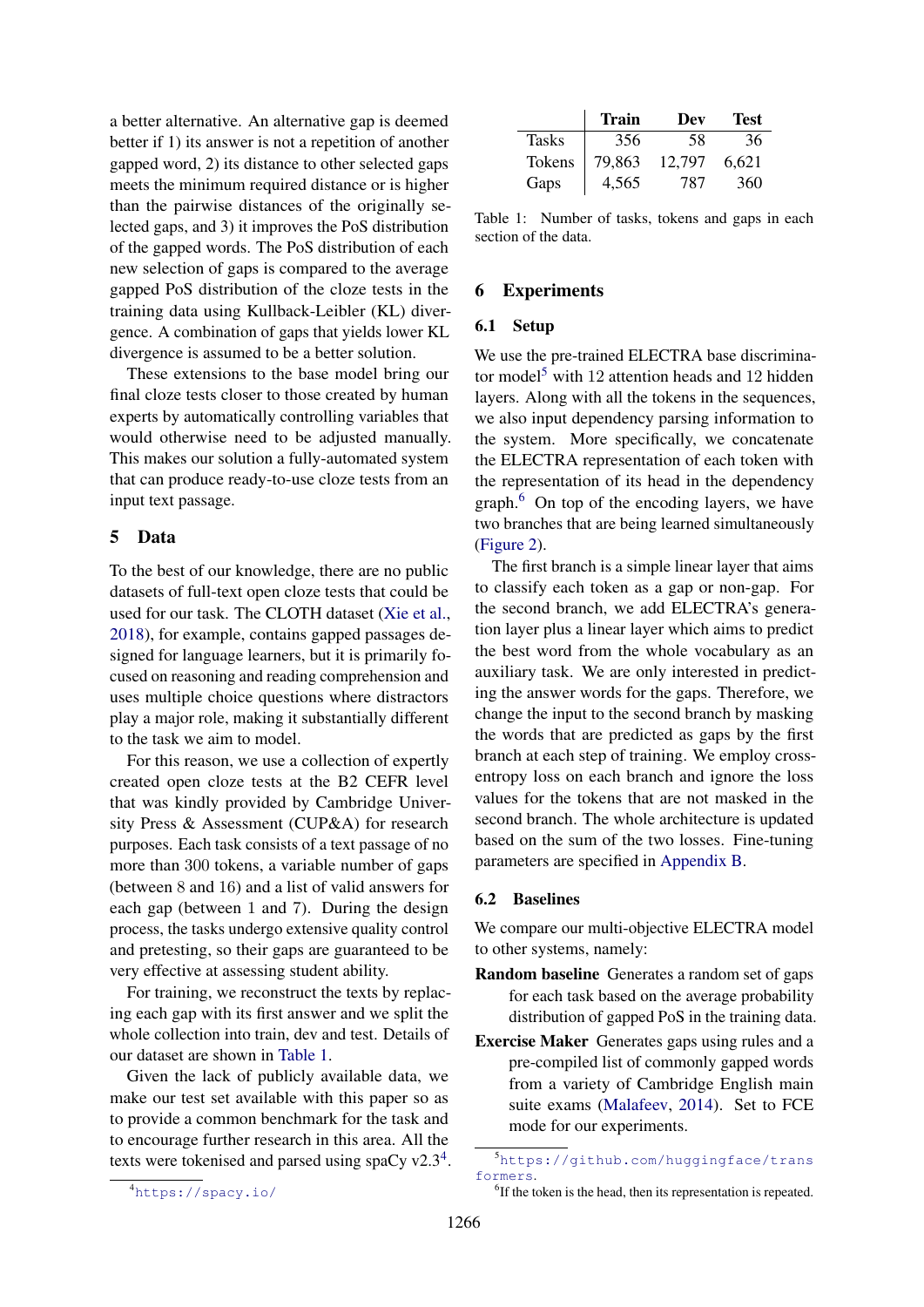<span id="page-4-0"></span>

| <b>Class</b> | Label                          | <b>Description</b>                                                                                     |
|--------------|--------------------------------|--------------------------------------------------------------------------------------------------------|
| Good         | Good                           | The gap is appropriate, <i>i.e.</i> it is expected to be effective during testing.                     |
| Bad          | Too close to other gaps        | The gap is in close proximity to another gap.                                                          |
| Bad          | Too many possible answers      | The gap allows too many answers (often more than 5).                                                   |
| Bad          | Too many gaps of this type     | There are many gaps with the same part-of-speech or testing focus in the text.                         |
| Bad          | Answers can change meaning     | The gap can be filled by answers that would change the meaning of the text, e.g.<br>'and' or 'but'.    |
| Bad          | Answers can have different PoS | The gap can be filled by answers that have a different grammatical function, e.g.<br>'which' or 'and'. |
| Bad          | Gap depends on another         | There is some dependency between this gap and another in the text.                                     |
| Bad          | Repeated gap                   | There is already another gap testing the same word in the text.                                        |
| Bad          | Phantom gap                    | The gap does not require an answer for the text to make sense.                                         |
| Bad          | Unacceptable outlier           | The gap does not fit in the text for multiple reasons (e.g. inappropriate difficulty).                 |
| Bad          | Other (please specify)         | Any other reason why the gap is considered unsuitable.                                                 |
|              |                                |                                                                                                        |

Table 2: Labels used in human annotation.

- BERT Predicts potentially good gaps using BERT [\(Devlin et al.,](#page-8-11) [2019\)](#page-8-11) for token classification. We use the pre-trained base model with standard parameters and fine-tune the weights of the whole architecture.
- Standard ELECTRA Similar to BERT, it predicts potentially good gaps using a standard pre-trained ELECTRA-base model. This is a single-objective model that is fine-tuned on token classification only.

Both random and Exercise Maker attempt to generate the same number of gaps per task as defined in the gold standard, although this is not always possible since the required conditions (such as specific words or PoS) are not always met.

#### 6.3 Evaluation

We report precision (P), recall  $(R)$  and  $F_1$  scores based on a strict matching between the gaps predicted by our models and those in the gold standard. While this evaluation strategy might seem strict, it has the advantage of being fully automatic, thus avoiding the subjectivity and time required by human evaluation, so we adopt it during development.

In addition to letting the models decide the optimal number of gaps, we also evaluate system performance when we fix the number of predicted gaps for each task to the number of gaps they have in the gold standard. The *n*-best predicted gaps are chosen based on their confidence scores. In this scenario, P, R and  $F_1$  become the same.

We also report human evaluation by three test experts from CUP&A who volunteered for the task. The experts were asked to label each proposed gap in each task of our test set (a total of 360 gaps) as either good or bad and provide a reason and optional comments for their choice. The list of labels available to our annotators is shown in [Table 2.](#page-4-0)

<span id="page-4-1"></span>

| Model                                     | P | $\mathbf R$       | ${\bf F_1}$ |
|-------------------------------------------|---|-------------------|-------------|
| Random baseline                           |   | 15.29 14.87 15.08 |             |
| <b>Exercise Maker</b>                     |   | 23.33 25.79 24.50 |             |
| <b>BERT</b>                               |   | 51.16 47.65 49.34 |             |
| Standard ELECTRA                          |   | 55.61 46.00 50.35 |             |
| Multi-objective ELECTRA 57.41 46.25 51.23 |   |                   |             |

Table 3: Models' performance on the development set.

### 7 Results and Discussion

#### 7.1 Automatic evaluation

We carry out automatic evaluation by computing P, R and  $F_1$  on our development set. [Table 3](#page-4-1) reports the results of our multi-objective ELECTRA model (enhanced with dependency information) as well as the random baseline, Exercise Maker, BERT, and the standard single-task ELECTRA. This is our base model, which does not include any loss manipulation or post-processing. In this setting, the number of predicted gaps was decided by each model based on the confidence scores  $(> 0.5$  for the positive class).

Overall, we observe that performance increases with more sophisticated models. Exercise Maker relies on previously seen gaps and so outperforms the random baseline by a large margin. However, it can only create gaps for the 139 words in its predefined FCE word list, missing gaps that are not on that list. Neural transformer-based models are the best, with improvements over Exercise Maker of at least 25  $F_1$  on our development set. Although the improvement of our multi-objective ELECTRA model over BERT does not seem to be very significant based simply on P, R and  $F_1$ , a closer look at the results reveals that BERT produces a much higher number of repeated gaps (25 compared to 9 by multi-objective ELECTRA) as well as more cases of gaps in close proximity, as shown in [Figure 3.](#page-5-0)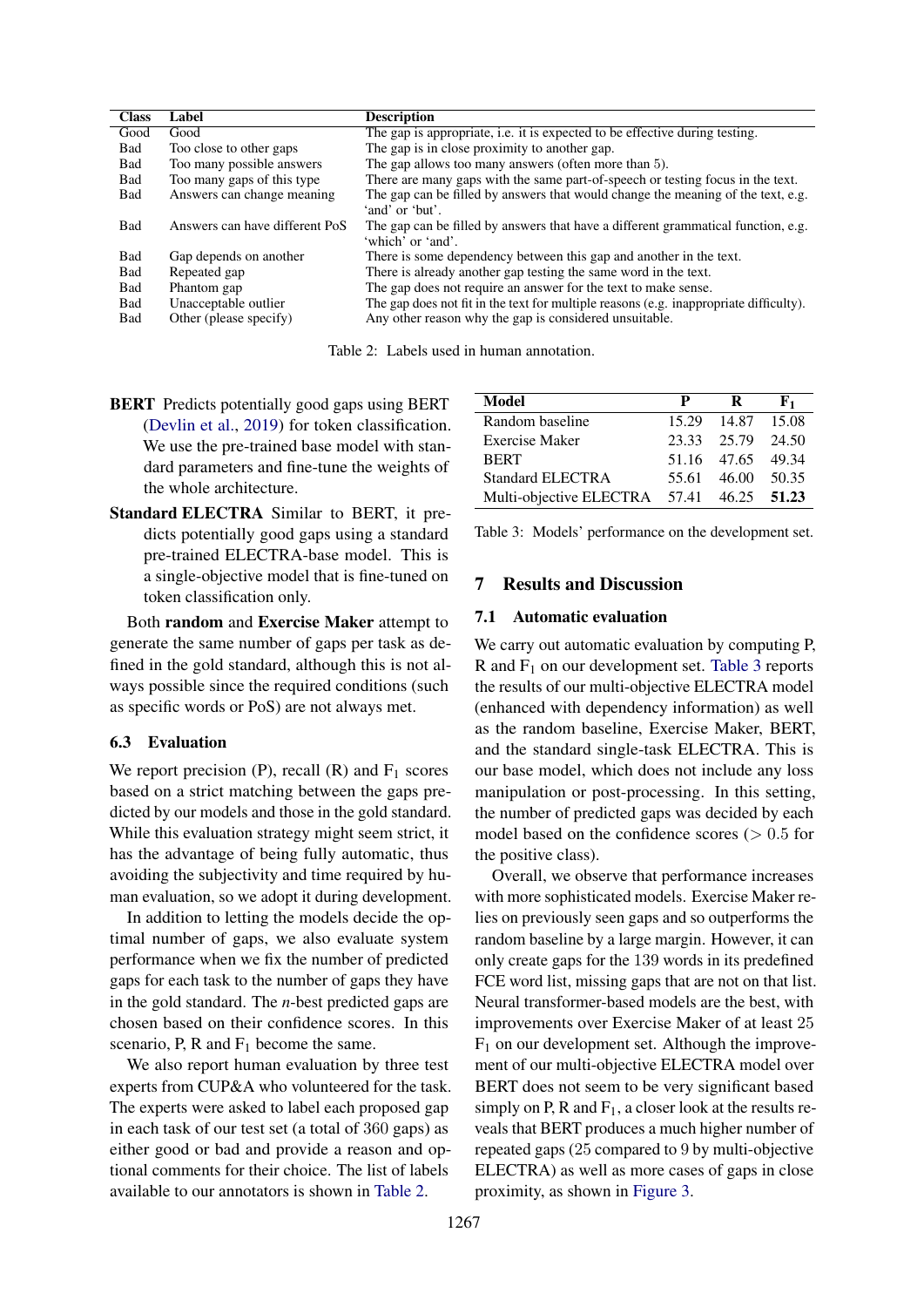<span id="page-5-0"></span>

Figure 3: Frequency of pairs of gaps with distance ranging from 0 to 3. Distance is measured by the number of words in between two gapped words. The minimum acceptable number of words between two gaps is 4.

We also perform an ablation study in [Table 3](#page-4-1) where we compare our multi-objective ELECTRA model to a standard one that does not include our auxiliary language model objective. Results show that the former outperforms the latter on all metrics, confirming that the addition of the LM objective is clearly beneficial.

[Table 4](#page-5-1) shows the performance of our multiobjective ELECTRA model as we increase the *n*best list of gaps according to their confidence score. The first row indicates the results of the system when it is forced to predict the exact same number of gaps per task as in the gold standard.<sup>[7](#page-5-2)</sup> This causes P and R to be the same. As we expect, the results show that the number of gaps in the gold data is actually the optimal number to achieve the best  $F_1$  score.

Although our multi-objective model shows good performance based on automatic evaluation, a closer look at the output reveals that the structure of the cloze tests is far from ideal as they often contain repetitions and gaps that are too close to each other, aspects that are carefully controlled in the gold standard. [Table 5](#page-5-3) shows that system performance effectively improves as we add the extensions proposed in [Section 4,](#page-2-3) indicating that global aspects of the task are not properly captured by our initial model and require further manipulation.

In order to make the structure of our output as similar as possible to our target tasks, we fix the number of predicted gaps for each task to the number of gaps they have in the gold standard. Note that P and R are the same in this setting so we only report  $F_1$ . The effect of this decision is shown is [Table 6.](#page-6-0) We can see that adding loss manipulation to our model decreases the number of adjacent gaps from 40 to 23, but increases the number of repeated

<span id="page-5-1"></span>

| # of predicted gaps | P     | R                 | ${\bf F_1}$ |
|---------------------|-------|-------------------|-------------|
| $As-in-gold$        |       | 54.26 54.26 54.26 |             |
| 10                  | 56.72 | 42.80             | 48.14       |
| 15                  | 51.49 | 56.93             | 54.07       |
| 20                  | 44.83 | 66.07 53.42       |             |
| 30                  | 35.63 | 78.78             | 49.07       |

Table 4: Results of multi-objective ELECTRA when we predefine the number of predicted gaps.

<span id="page-5-3"></span>

|                         | P     | R                 | ${\bf F_1}$ |
|-------------------------|-------|-------------------|-------------|
| Multi-objective ELECTRA | 57.41 | 46.25             | 51.23       |
| + loss manipulation     | 47.87 | 59.85 53.19       |             |
| + post-processing       |       | 48.42 60.23 53.68 |             |

Table 5: Effect of loss manipulation and postprocessing on our multi-objective ELECTRA model.

gapped words from 18 to 33. The decline in the restricted F<sup>1</sup> based on automatic evaluation is not favourable, but we make this sacrifice at the price of achieving a better-structured final test.

After adding post-processing for repeated gaps, we observe that, although overall  $F_1$  performance drops slightly, the number of repeated gapped words decreases favourably from 33 to 9 [\(Table 6\)](#page-6-0). It also creates a better spread of gaps, as shown by a lower KL-divergence between the average PoS distribution of the output and that of the gold standard (0.55 with post-processing as opposed to 0.59 without it). Post-processing also removes two cases in the development set where the gaps do not meet the minimum 4-word distance.

It is worth recalling that these extensions are highly effective when we do not restrict the number of predicted gaps. [Table 5](#page-5-3) shows that they significantly improve R, which results in higher overall  $F_1$ .

As a result of these experiments, we stick with our post-processing approach for the rest of our experiments and use it to produce the output submitted for human annotation.

#### 7.2 Human evaluation

Following our intuition that test experts could find more value in our system than initially shown by our automatic evaluation, we asked a panel of three test experts to judge the quality of the gaps produced by our extended model on the test set. Inter-annotator agreement on gap classification (good/bad) was found to be moderate (percent agreement is 75.93%, Randolph's free-marginal kappa is 0.52 [\(Randolph,](#page-9-14) [2005\)](#page-9-14)).

<span id="page-5-2"></span> $7$ The number of gaps can vary per passage (see [Ap](#page-10-1)[pendix A\)](#page-10-1).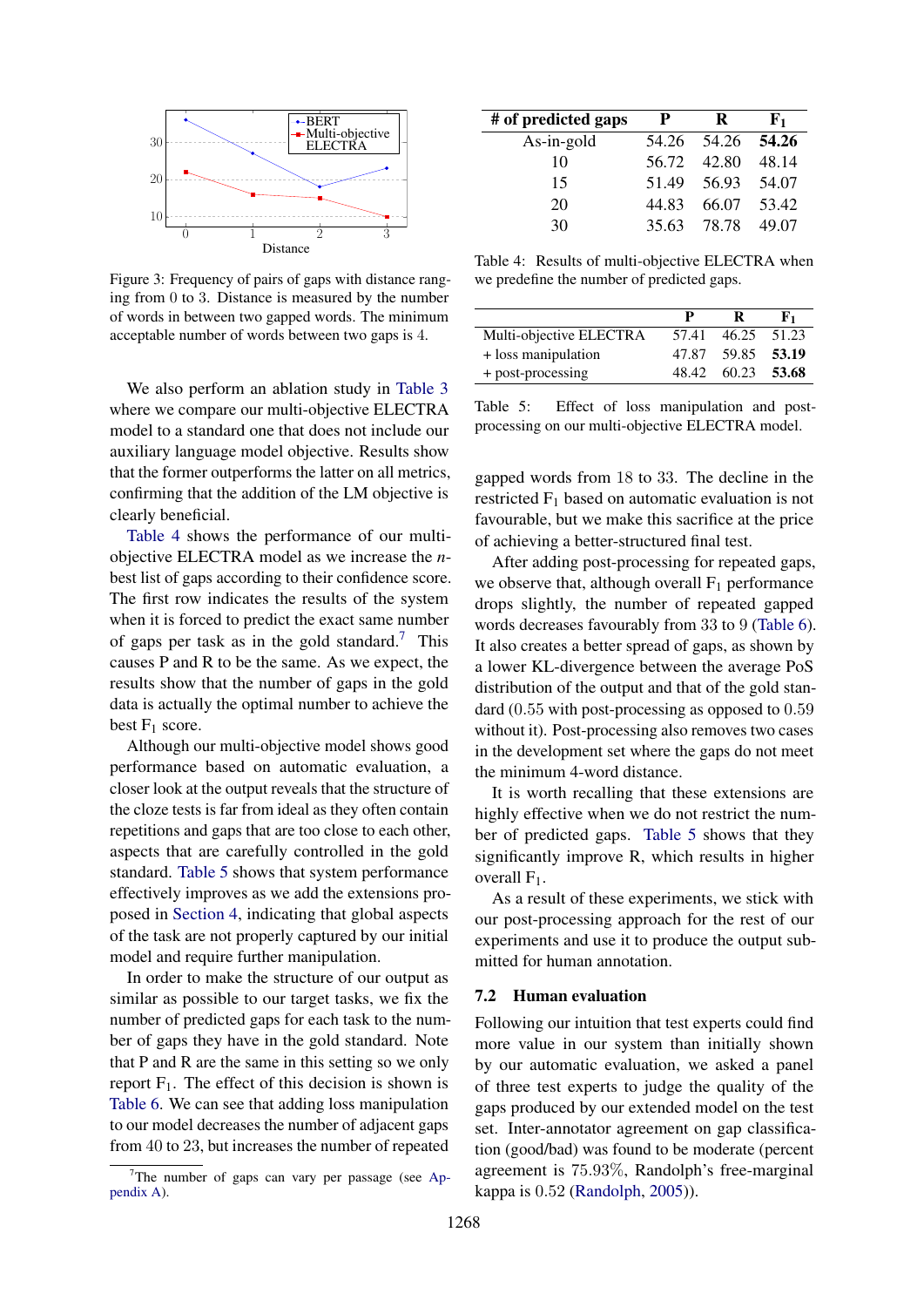<span id="page-6-0"></span>

|                         | Restricted Repeated Adjacent |      |      |
|-------------------------|------------------------------|------|------|
|                         | Е,                           | gaps | gaps |
| Multi-objective ELECTRA | 54.26                        | 18   | 40   |
| $+$ loss manipulation   | 51.59                        | 33   | 23   |
| $+$ post-processing     | 51.33                        | Q    | 23   |

Table 6: Analysis of our model after adding extensions: loss manipulation and post-processing.

<span id="page-6-1"></span>

|       | Auto Ann. 1 Ann. 2 Ann. 3 |       |       |
|-------|---------------------------|-------|-------|
| 53.89 | -82.50                    | 75.83 | 77.50 |

Table 7: Accuracy of our extended multi-objective ELECTRA model based on automatic and human evaluation on the test set.

Unlike in automatic evaluation, we only report accuracy for our human experiment. System performance using automatic and human evaluation is compared in [Table 7](#page-6-1) (reported individually for each annotator). These results show that performance increases dramatically when the output is judged by human experts, confirming our suspicion that performance is underestimated by automatic evaluation and that there are many other words in the texts that could constitute equally useful gaps apart from those in the gold standard. With system accuracy ranging between  $75\% - 82\%$  for human judgements, we can conclude that at least 7 out of 10 gaps proposed by our system are considered good by our experts.

We observed that differences between annotators' judgements and the gold-standard can occur for many reasons, e.g.:

- non-gaps in the gold standard are not necessarily bad gaps,
- gold standard gaps are derived from pilot testing while annotators' gaps are derived from their expertise,
- previous judgements by the annotators can affect the judgement of new gaps (e.g. choosing the best of two close gaps), etc.

Annotator accuracy against the gold standard ranges between  $50\% - 60\%$ .

Following our classification in [Table 2,](#page-4-0) we analysed the reasons why some gaps were not considered good by the annotators. [Figure 4](#page-6-2) shows the average frequency of the different reasons given by the annotators for rejecting a gap proposed by our system. Examples are included in [Appendix C.](#page-10-2)

The most frequent reason is the violation of the minimum required distance between two gaps (42.43%). Although our loss-manipulation ap-

<span id="page-6-2"></span>

Figure 4: Average frequency of the reasons given by the annotators for rejecting a gap.

proach was successful in reducing these cases, we did not attempt to eradicate them completely since there are many factors at play when choosing more appropriate gaps than just distance. In many cases, gaps in close proximity test different words in the same phrase (e.g. *take part in*, *in addition to*, etc.) so we preferred to keep these cases and encourage annotators to comment on their preferences. Repetitions, on the contrary, are much better handled, accounting for only 0.87% of all bad gaps.

The second most frequent reason is 'unacceptable outlier' (32.47%), which normally accounts for cases where the difficulty of the gap is considered inappropriate for the target proficiency level (B2 in this case). This is an interesting phenomenon, since the fact that the text as a whole pertains to a given CEFR level does not guarantee that the gaps created will always be appropriate for the level. The remaining reasons are substantially less frequent than the first two and mostly related to aspects that were not explicitly controlled in our models, except for the third topmost reason ('Too many gaps of this type') which we did control by comparing PoS distributions. These results show that our system is able to capture many aspects of the task that were not explicitly modelled.

Finally, we compared system accuracy per task computed from annotators' judgements vs. the gold standard. Average correlation across all annotators was found to be very weak (Pearson's  $r = 0.0558$ , Spearman's  $\rho = 0.1474$ . This suggests that automatic scores are not a good proxy for human perception, with experts being much more positive about our model's output (as shown in [Table 7\)](#page-6-1).

### 7.3 Predictions by Gapped Word Frequency

We found that our model does not overfit to words that are most frequently gapped in the training data, with correlation between gapped word frequency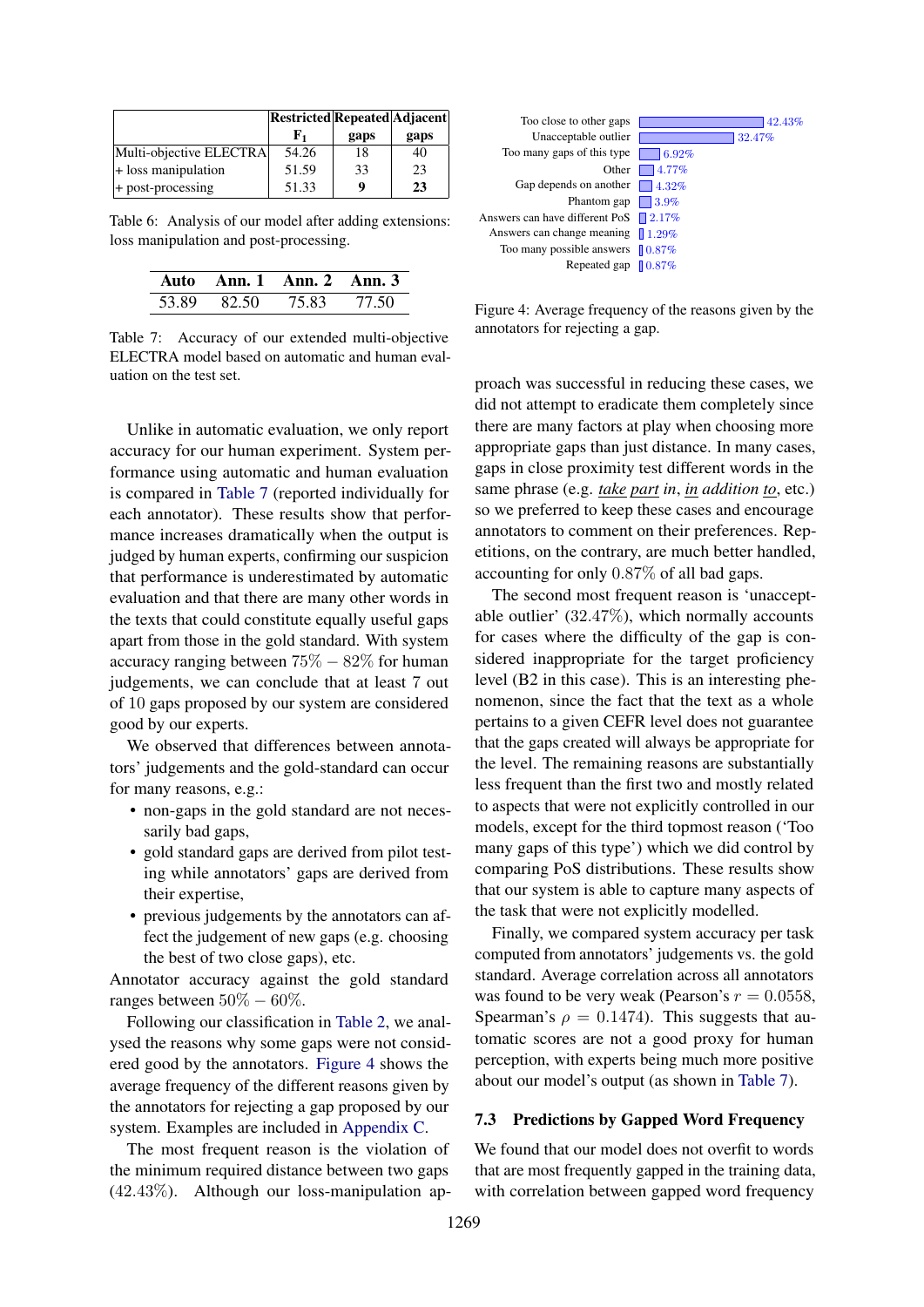<span id="page-7-2"></span>

Figure 5: Sample output of our extended ELECTRA model. Darker shades of red indicate higher confidence in inserting a gap. Predicted gaps are framed in black while gold standard gaps are in yellow font.

<span id="page-7-1"></span>

| PoS          | <b>Proportion</b><br>in TEST | P     | R      | ${\bf F}_1$ |
|--------------|------------------------------|-------|--------|-------------|
| ADP          | 20.59%                       | 50.00 | 43.24  | 46.38       |
| <b>ADV</b>   | 14.17%                       | 57.69 | 58.82  | 58.25       |
| <b>DET</b>   | 13.89%                       | 56.41 | 44.00  | 49.44       |
| <b>SCONI</b> | 13.89%                       | 59.09 | 78.00  | 67.24       |
| <b>AUX</b>   | 10.83%                       | 45.83 | 28.21  | 34.92       |
| <b>PRON</b>  | $9.44\%$                     | 47.92 | 67.65  | 56.10       |
| ADI          | $4.44\%$                     | 60.00 | 75.00  | 66.67       |
| <b>NOUN</b>  | 3.33%                        | 77.78 | 58.33  | 66.67       |
| <b>NUM</b>   | 2.78%                        | 61.54 | 80.00  | 69.57       |
| <b>CCONJ</b> | 2.50%                        | 55.56 | 55.56  | 55.56       |
| <b>VERB</b>  | 2.22%                        | 50.00 | 50.00  | 50.00       |
| <b>PART</b>  | $1.67\%$                     | 0.00  | 0.00   | 0.00        |
| <b>INTJ</b>  | 0.28%                        | 50.00 | 100.00 | 66.67       |

Table 8: Performance by PoS on the test set based on automatic evaluation.

and  $F_1$  scores in the test set being negligible (Pearson's  $r = 0.0108$ , Spearman's  $\rho = 0.0915$ .

Interestingly, while our model was unable to predict gaps not previously seen in the training data (*turned*, *amount*, *pushed* and *started*), it did predict a (previously unseen) gap for the word *fewer*, which did not match the gold standard but was unanimously deemed good by our annotators.

#### 7.4 Predictions by PoS

We also classified predictions based on their PoS tags<sup>[8](#page-7-0)</sup> and report performance in [Table 8.](#page-7-1) The most frequently gapped PoS tags in our datasets correspond to closed word classes (such as ADP, DET, SCONJ, AUX, etc.), which is expected given that our open cloze tests are mostly focused on testing grammar rather than vocabulary. The best predicted classes, however, are NUM, SCONJ, NOUN, ADJ and INTJ which on closer inspection turn out to

be very restricted classes: NUM includes only the word *one*, INTJ only the word *like*, SCONJ only a few subordinating conjunctions while NOUN and ADJ, despite being open classes, are limited to words used in common constructions such as *order* (*in order to*) or *same* (*the same*).

The two worst performing classes are PART (the particles *to* and *not*) and AUX (auxiliary verbs) and, once again, we conjecture that these words are so common in the language and in non-gapped positions that the model is unable to get them right most of the time. The remaining PoS classes vary in performance but we found only very weak correlation between PoS gap frequency in the test set and  $F_1$  scores (Pearson's  $r = 0.1932$ , Spearman's  $\rho = 0.1350$ .

When we look at human annotations on the test set, however, performance by PoS is consistently higher and more even across the board. If we require that gaps are rated 'good' by at least two annotators, accuracy values range between 75% and 100% for all PoS, with a mean of 85%.

Under these conditions, the best performing classes are NOUN (100%), INTJ (100%) and ADJ (95%), which agree with automatic evaluation. Out of these, only NOUN achieves perfect accuracy across all annotators. The worst performing classes are PRON (77%), NUM (77%) and VERB (75%) as opposed to the previous AUX and PART counterparts (now 79% and 83% respectively). When we require agreement by all annotators, the worst overall class is CCONJ with 44%.

#### 7.5 Qualitative Analysis

[Figure 5](#page-7-2) shows the output of our model for a sample text passage, where darker red indicates higher confidence in inserting a gap. The final model's

<span id="page-7-0"></span> $8$ Using the Universal Dependencies tagset: [https://](https://universaldependencies.org/u/pos/) [universaldependencies.org/u/pos/](https://universaldependencies.org/u/pos/)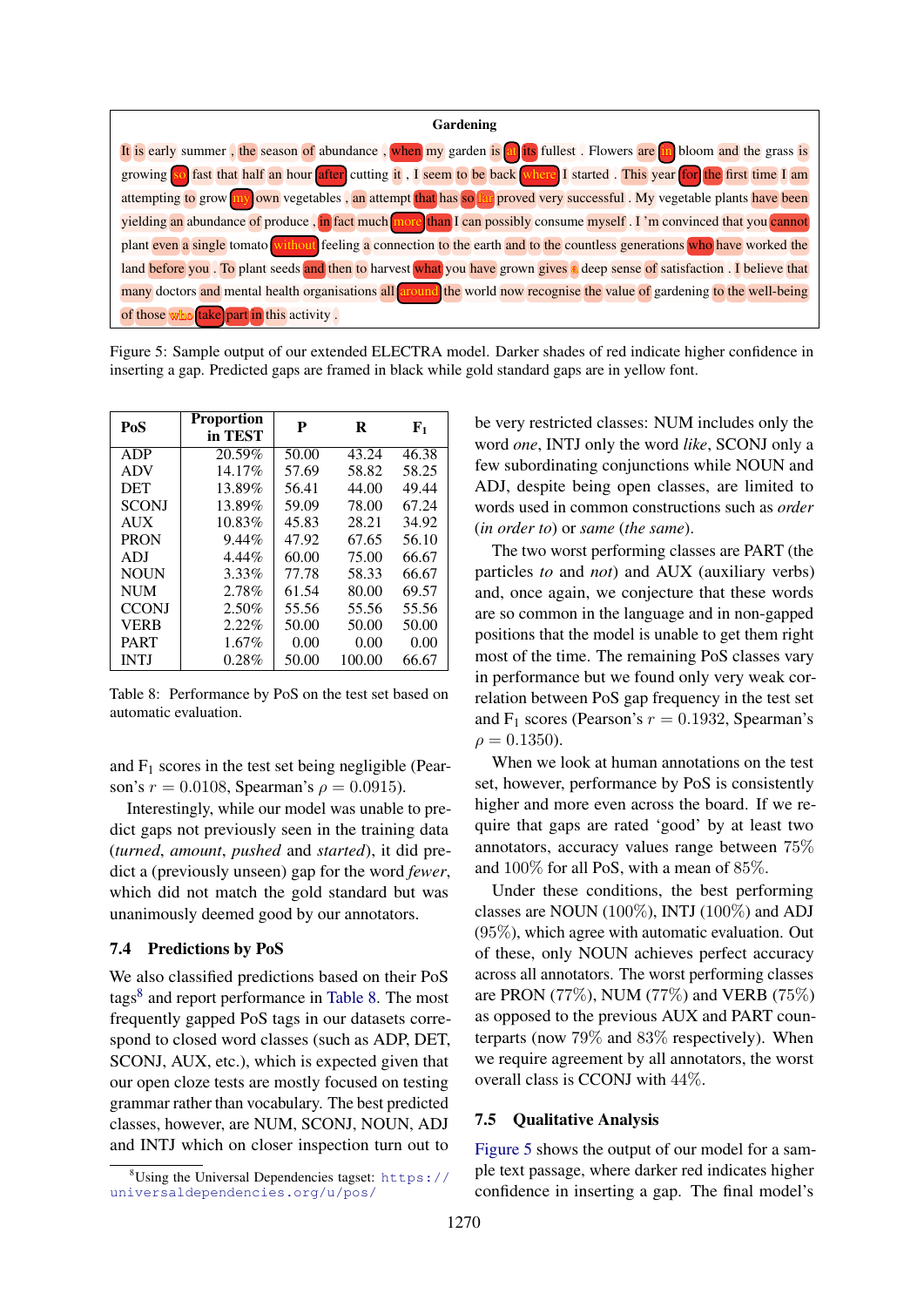predictions have a black frame (*at*, *in*, *so*, *after*, etc.) while the gold standard gaps are in yellow font (*at*, *in*, *so*, etc.). There are 8 matched gaps out of 11 in this example, yielding 72.73% accuracy.

As can be seen in the figure, our model is able to identify appropriate gap candidates, even if they do not match the gold standard. In fact, annotators considered all the unmatched gaps in this example (*after*, *for* and *take*) to be good and the second matched gap (*in*) to be inappropriate. It is also interesting to see how the model prioritises function words and content words that are highly restricted in context (such as *take* or *part*), skilfully avoiding general gaps that could accept multiple answers and would be less effective for testing purposes.

#### 8 Conclusion and Future Work

We described the first transformer-based approach to open cloze test generation. Our ELECTRAbased model is trained on two objectives: token classification (gap/non-gap) and language modelling (for predicting the expected answer). The model is further improved by manipulating the loss function and post-processing the results.

System accuracy using automatic evaluation is 53.89% while human evaluation ranges between  $75\% - 82\%$ , showing that at least 7 out of 10 gaps predicted are considered useful by experts. A detailed analysis of results reveals a few structural problems such as gaps in close proximity and inappropriate difficulty, which we plan to address in future work. Our test data and human annotations are released with this paper.

#### Acknowledgements

The authors are immensely grateful to Louise Gilbert, Sally Moore and Clare Williams from CUP&A for their annotations. This paper reports on research supported by Cambridge University Press & Assessment, University of Cambridge.

## References

- <span id="page-8-4"></span>Maria Chinkina, Simón Ruiz, and Detmar Meurers. 2017. [Automatically generating questions to sup](https://doi.org/10.14705/rpnet.2017.eurocall2017.692)[port the acquisition of particle verbs: Evaluating via](https://doi.org/10.14705/rpnet.2017.eurocall2017.692) [crowdsourcing.](https://doi.org/10.14705/rpnet.2017.eurocall2017.692) In *CALL in a climate of change: adapting to turbulent global conditions – short papers from EUROCALL 2017*, pages 73–78.
- <span id="page-8-0"></span>Kevin Clark, Minh-Thang Luong, Quoc V. Le, and Christopher D. Manning. 2020. [ELECTRA: Pre](https://openreview.net/forum?id=r1xMH1BtvB)[training Text Encoders as Discriminators Rather](https://openreview.net/forum?id=r1xMH1BtvB)

[Than Generators.](https://openreview.net/forum?id=r1xMH1BtvB) In *International Conference on Learning Representations*.

- <span id="page-8-1"></span>Council of Europe. 2001. *Common European Framework of Reference for Languages: learning, teaching, assessment*. Cambridge University Press, Cambridge.
- <span id="page-8-10"></span>Bidyut Das and Mukta Majumder. 2017. Factual open cloze question generation for assessment of learner's knowledge. *International Journal of Educational Technology in Higher Education*, 14:1–12.
- <span id="page-8-11"></span>Jacob Devlin, Ming-Wei Chang, Kenton Lee, and Kristina Toutanova. 2019. [BERT: Pre-training of](https://doi.org/10.18653/v1/N19-1423) [deep bidirectional transformers for language under](https://doi.org/10.18653/v1/N19-1423)[standing.](https://doi.org/10.18653/v1/N19-1423) In *Proceedings of the 2019 Conference of the North American Chapter of the Association for Computational Linguistics: Human Language Technologies, Volume 1 (Long and Short Papers)*, pages 4171–4186, Minneapolis, Minnesota. Association for Computational Linguistics.
- <span id="page-8-9"></span>Mariano Felice and Paula Buttery. 2019. [Entropy as a](https://doi.org/10.26615/978-954-452-056-4_037) [proxy for gap complexity in open cloze tests.](https://doi.org/10.26615/978-954-452-056-4_037) In *Proceedings of the International Conference on Recent Advances in Natural Language Processing (RANLP 2019)*, pages 323–327, Varna, Bulgaria. INCOMA Ltd.
- <span id="page-8-7"></span>Rüdiger Grotjahn, Christine Klein-Braley, and Ulrich Raatz. 2002. C-tests: an overview. In James A Coleman, Rüdiger Grotjahn, and Ulrich Raatz, editors, *University language learning and the C-Test*, pages 93–114. AKS-Verlag, Bochum, Germany.
- <span id="page-8-2"></span>Ghader Kurdi, Jared Leo, Bijan Parsia, Uli Sattler, and Salam Al-Emari. 2020. [A systematic review of auto](https://doi.org/10.1007/s40593-019-00186-y)[matic question generation for educational purposes.](https://doi.org/10.1007/s40593-019-00186-y) *I. J. Artificial Intelligence in Education*, 30(1):121– 204.
- <span id="page-8-6"></span>Ji-Ung Lee, Erik Schwan, and Christian M. Meyer. 2019. [Manipulating the difficulty of C-tests.](https://doi.org/10.18653/v1/P19-1035) In *Proceedings of the 57th Annual Meeting of the Association for Computational Linguistics*, pages 360–370, Florence, Italy. Association for Computational Linguistics.
- <span id="page-8-3"></span>Alexey Malafeev. 2014. [Language exercise generation:](https://doi.org/10.4018/IJCSSA.2014070102) [Emulating cambridge open cloze.](https://doi.org/10.4018/IJCSSA.2014070102) *Int. J. Concept. Struct. Smart Appl.*, 2(2):20–35.
- <span id="page-8-5"></span>Edison Marrese-Taylor, Ai Nakajima, Yutaka Matsuo, and Ono Yuichi. 2018. [Learning to automatically](https://doi.org/10.18653/v1/W18-3722) [generate fill-in-the-blank quizzes.](https://doi.org/10.18653/v1/W18-3722) In *Proceedings of the 5th Workshop on Natural Language Processing Techniques for Educational Applications*, pages 152–156, Melbourne, Australia. Association for Computational Linguistics.
- <span id="page-8-8"></span>Arya D. McCarthy, Kevin P. Yancey, Geoff T. LaFlair, Jesse Egbert, Manqian Liao, and Burr Settles. 2021. [Jump-starting item parameters for adaptive language](https://aclanthology.org/2021.emnlp-main.67) [tests.](https://aclanthology.org/2021.emnlp-main.67) In *Proceedings of the 2021 Conference on Empirical Methods in Natural Language Processing*, pages 883–899, Online and Punta Cana, Dominican Republic. Association for Computational Linguistics.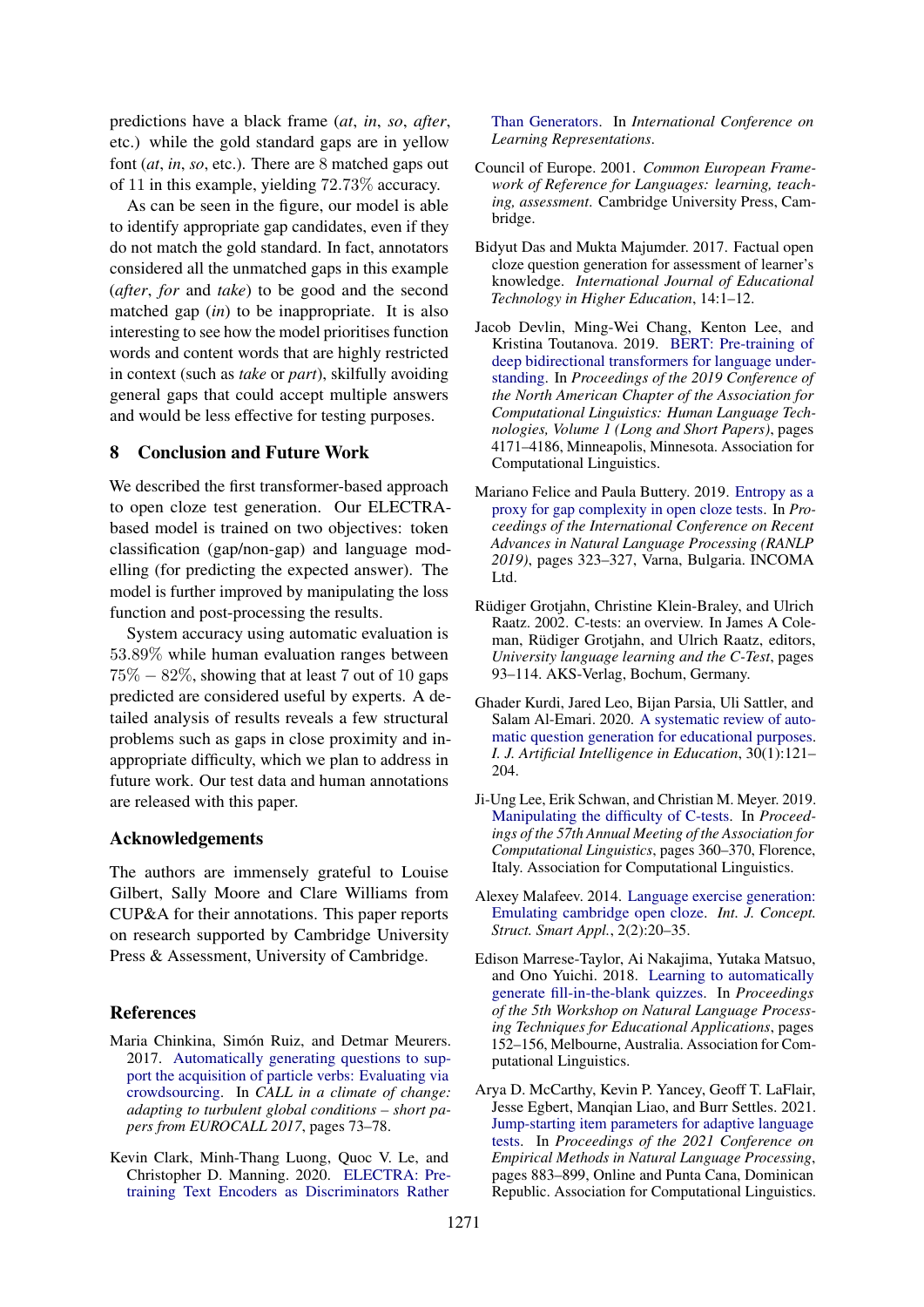- <span id="page-9-6"></span>Jack Mostow, Yi-Ting Huang, Hyeju Jang, Anders Weinstein, Joe Valeri, and Donna Gates. 2017. [Devel](https://doi.org/10.1017/S1351324916000024)[oping, evaluating, and refining an automatic gener](https://doi.org/10.1017/S1351324916000024)[ator of diagnostic multiple choice cloze questions](https://doi.org/10.1017/S1351324916000024) [to assess children's comprehension while reading.](https://doi.org/10.1017/S1351324916000024) *Natural Language Engineering*, 23(2):245–294.
- <span id="page-9-3"></span>Association of Language Testers in Europe (ALTE). 2005. [Materials for the guidance of test item writers.](https://www.alte.org/resources/Documents/IWG%20July2005.pdf) Technical report, Association of Language Testers in Europe.
- <span id="page-9-4"></span>Association of Language Testers in Europe (ALTE). 2011. [Manual for language test development and ex](https://www.alte.org/resources/Documents/ManualLanguageTest-Alte2011_EN.pdf)[amining.](https://www.alte.org/resources/Documents/ManualLanguageTest-Alte2011_EN.pdf) Technical report, Association of Language Testers in Europe.
- <span id="page-9-9"></span>Juan Pino and Maxine Eskenazi. 2009. [Measuring hint](http://aaai.org/ocs/index.php/FLAIRS/2009/paper/view/69) [level in open cloze questions.](http://aaai.org/ocs/index.php/FLAIRS/2009/paper/view/69) In *Proceedings of the Twenty-Second International Florida Artificial Intelligence Research Society Conference (FLAIRS)*, Sanibel Island, Florida, USA. AAAI Press.
- <span id="page-9-8"></span>Juan Pino, Michael Heilman, and Maxine Eskenazi. 2008. [A selection strategy to improve cloze question](https://doi.org/10.1007/978-3-642-28885-2_19) [quality.](https://doi.org/10.1007/978-3-642-28885-2_19) *Intelligent Tutoring Systems for Ill-Defined Domains: Assessment and Feedback in Ill-Defined Domains*, page 22.
- <span id="page-9-14"></span>Justus J Randolph. 2005. Free-marginal multirater kappa (multirater k [free]): An alternative to fleiss' fixed-marginal multirater kappa. *Online submission*.
- <span id="page-9-11"></span>Burr Settles, Geoffrey T. LaFlair, and Masato Hagiwara. 2020. [Machine learning–driven language assessment.](https://doi.org/10.1162/tacl_a_00310) *Transactions of the Association for Computational Linguistics*, 8:247–263.
- <span id="page-9-10"></span>Tasanawan Soonklang, Sunee Pongpinigpinyo, Weenawadee Muangon, and Sirak Kaewjamnong. 2017. [Automatic question generation system](https://apsce.net/icce/icce2017/140.115.135.84/icce/icce2017/sites/default/files/proceedings/main/C6/Automatic%20Question%20Generation%20System%20for%20English%20Exercise%20for%20Secondary%20Students.pdf) [for english exercise for secondary students.](https://apsce.net/icce/icce2017/140.115.135.84/icce/icce2017/sites/default/files/proceedings/main/C6/Automatic%20Question%20Generation%20System%20for%20English%20Exercise%20for%20Secondary%20Students.pdf) In *Proceedings of the 25th International Conference on Computers in Education (ICCE 2017)*, pages 890–895, New Zealand. Asia-Pacific Society for Computers in Education.
- <span id="page-9-0"></span>Wilson L Taylor. 1953. "cloze procedure": A new tool for measuring readability. *Journalism quarterly*, 30(4):415–433.
- <span id="page-9-2"></span>Jonathan Trace. 2020. [Clozing the gap: How far do](https://doi.org/10.1177/0265532219888617) [cloze items measure?](https://doi.org/10.1177/0265532219888617) *Language Testing*, 37(2):235– 253.
- <span id="page-9-1"></span>Annie Tremblay. 2011. Proficiency assessment standards in second language acquisition research:"clozing" the gap. *Studies in Second Language Acquisition*, 33(3):339–372.
- <span id="page-9-5"></span>Ashish Vaswani, Noam Shazeer, Niki Parmar, Jakob Uszkoreit, Llion Jones, Aidan N Gomez, Ł ukasz Kaiser, and Illia Polosukhin. 2017. [Attention is all](http://papers.nips.cc/paper/7181-attention-is-all-you-need.pdf) [you need.](http://papers.nips.cc/paper/7181-attention-is-all-you-need.pdf) In I. Guyon, U. V. Luxburg, S. Bengio,

H. Wallach, R. Fergus, S. Vishwanathan, and R. Garnett, editors, *Advances in Neural Information Processing Systems (NIPS) 30*, pages 5998–6008. Curran Associates, Inc.

- <span id="page-9-12"></span>Thomas Wolf, Lysandre Debut, Victor Sanh, Julien Chaumond, Clement Delangue, Anthony Moi, Pierric Cistac, Tim Rault, Remi Louf, Morgan Funtowicz, Joe Davison, Sam Shleifer, Patrick von Platen, Clara Ma, Yacine Jernite, Julien Plu, Canwen Xu, Teven Le Scao, Sylvain Gugger, Mariama Drame, Quentin Lhoest, and Alexander Rush. 2020. [Trans](https://doi.org/10.18653/v1/2020.emnlp-demos.6)[formers: State-of-the-art natural language processing.](https://doi.org/10.18653/v1/2020.emnlp-demos.6) In *Proceedings of the 2020 Conference on Empirical Methods in Natural Language Processing: System Demonstrations*, pages 38–45, Online. Association for Computational Linguistics.
- <span id="page-9-13"></span>Qizhe Xie, Guokun Lai, Zihang Dai, and Eduard Hovy. 2018. [Large-scale cloze test dataset created by teach](https://doi.org/10.18653/v1/D18-1257)[ers.](https://doi.org/10.18653/v1/D18-1257) In *Proceedings of the 2018 Conference on Empirical Methods in Natural Language Processing*, pages 2344–2356, Brussels, Belgium. Association for Computational Linguistics.
- <span id="page-9-7"></span>Albert C. M. Yang, Irene Y. L. Chen, Brendan Flanagan, and Hiroaki Ogata. 2021. [Automatic generation of](https://www.jstor.org/stable/27032862) [cloze items for repeated testing to improve reading](https://www.jstor.org/stable/27032862) [comprehension.](https://www.jstor.org/stable/27032862) *Educational Technology & Society*, 24(3):147–158.